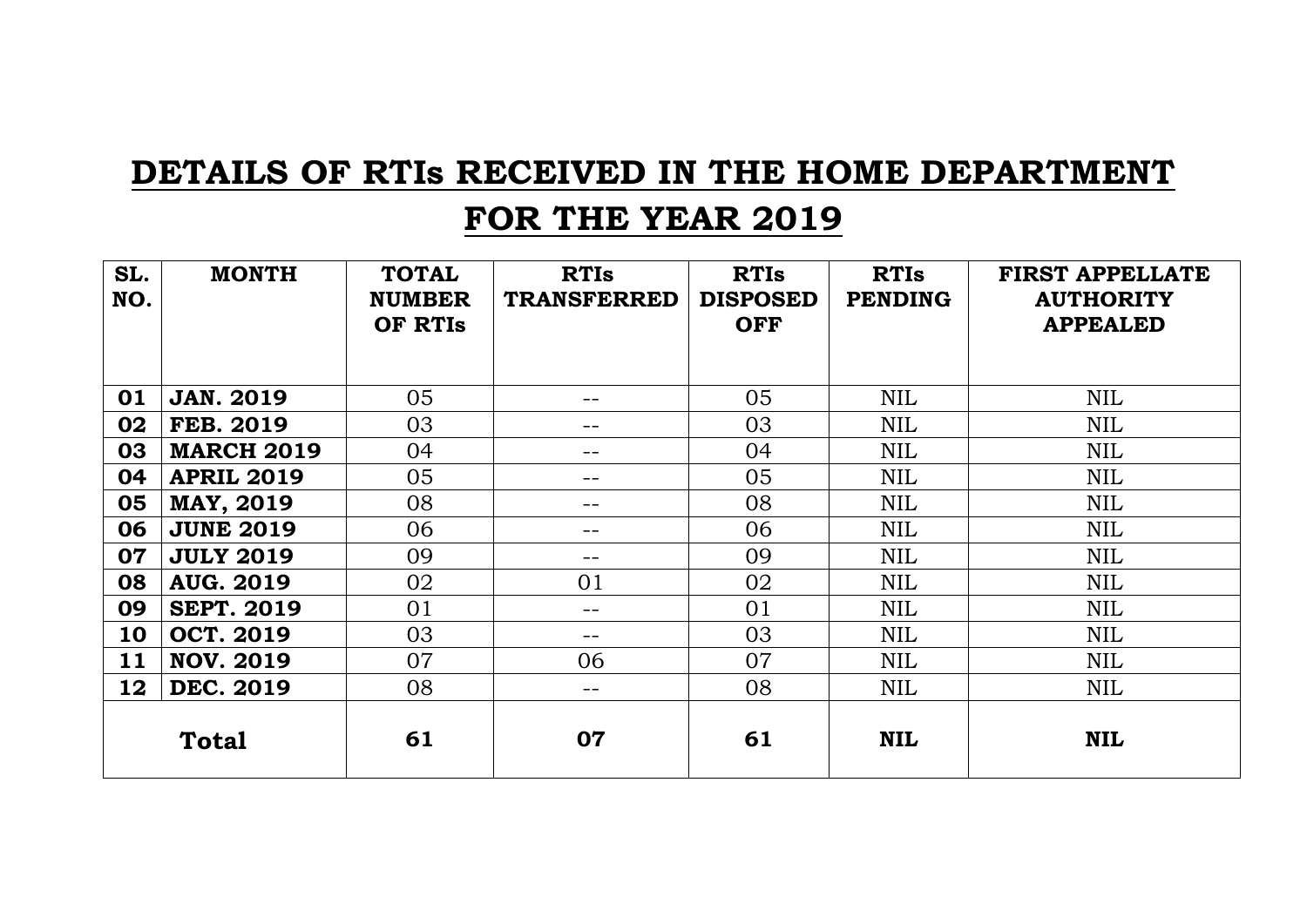# **DETAILS OF RTIs RECEIVED IN THE HOME DEPARTMENT**

### **FOR THE YEAR 2020**

| SL.<br>NO. | <b>MONTH</b>      | <b>TOTAL</b><br><b>NUMBER</b><br>OF RTIS | <b>RTIs</b><br><b>TRANSFERRED</b> | <b>RTIs</b><br><b>DISPOSED</b><br><b>OFF</b> | <b>RTIs</b><br><b>PENDING</b> | <b>FIRST APPELLATE</b><br><b>AUTHORITY</b><br><b>APPEALED</b> |
|------------|-------------------|------------------------------------------|-----------------------------------|----------------------------------------------|-------------------------------|---------------------------------------------------------------|
| 01         | <b>JAN. 2020</b>  | 08                                       | 06                                | 08                                           | <b>NIL</b>                    | <b>NIL</b>                                                    |
| 02         | <b>FEB. 2020</b>  | 08                                       | 06                                | 08                                           | Nil                           | <b>NIL</b>                                                    |
| 03         | <b>MARCH 2020</b> | 06                                       | 04                                | 06                                           | Nil                           | <b>NIL</b>                                                    |
| 04         | <b>APRIL 2020</b> | 05                                       | 01                                | 05                                           | Nil                           | <b>NIL</b>                                                    |
| 05         | <b>MAY, 2020</b>  |                                          | Nil                               |                                              | Nil                           | <b>NIL</b>                                                    |
| 06         | <b>JUNE 2020</b>  |                                          | Nil                               |                                              | Nil                           | <b>NIL</b>                                                    |
| 07         | <b>JULY 2020</b>  | 3                                        | Nil                               | 3                                            | Nil                           | <b>NIL</b>                                                    |
| 08         | <b>AUG. 2020</b>  | $\overline{2}$                           | Nil                               | $\overline{2}$                               | Nil                           | <b>NIL</b>                                                    |
| 09         | <b>SEPT. 2020</b> | 6                                        | Nil                               | 6                                            | Nil                           | <b>NIL</b>                                                    |
| 10         | <b>OCT. 2020</b>  | 6                                        | $\overline{2}$                    | 6                                            | Nil                           | <b>NIL</b>                                                    |
| 11         | <b>NOV. 2020</b>  | 13                                       | 3                                 | 13                                           | Nil                           | <b>NIL</b>                                                    |
| 12         | <b>DEC. 2020</b>  | 5                                        |                                   | 5                                            | Nil                           | <b>NIL</b>                                                    |
|            | <b>Total</b>      | 65                                       | 23                                | 65                                           | Nil                           | Ni1                                                           |